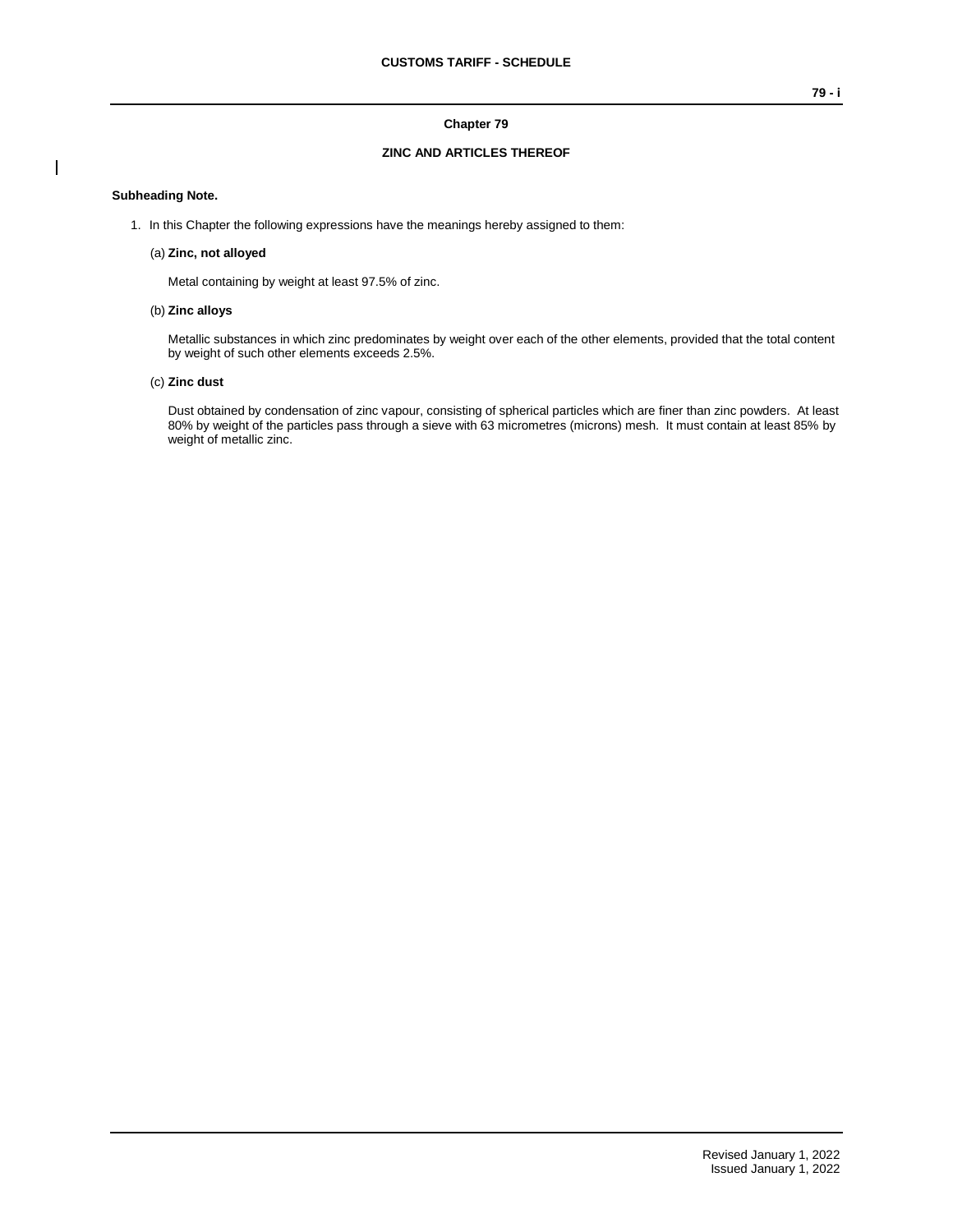| <b>Tariff</b><br>Item | <b>SS</b> | <b>Description of Goods</b>                                     | Unit of<br>Meas. | <b>MFN</b><br><b>Tariff</b> | <b>Applicable</b><br><b>Preferential Tariffs</b>                                                                            |
|-----------------------|-----------|-----------------------------------------------------------------|------------------|-----------------------------|-----------------------------------------------------------------------------------------------------------------------------|
| 79.01                 |           | Unwrought zinc.                                                 |                  |                             |                                                                                                                             |
|                       |           | -Zinc, not alloyed:                                             |                  |                             |                                                                                                                             |
|                       |           | 7901.11.00 00 - - Containing by weight 99.99% or more of zinc   | <b>KGM</b>       | Free                        | CCCT, LDCT, GPT, UST,<br>MXT, CIAT, CT, CRT, IT,<br>NT, SLT, PT, COLT, JT,<br>PAT, HNT, KRT, CEUT,<br>UAT, CPTPT, UKT: Free |
|                       |           | 7901.12.00 00 - - Containing by weight less than 99.99% of zinc | KGM              | Free                        | CCCT, LDCT, GPT, UST,<br>MXT, CIAT, CT, CRT, IT,<br>NT, SLT, PT, COLT, JT,<br>PAT, HNT, KRT, CEUT,<br>UAT, CPTPT, UKT: Free |
|                       |           | 7901.20.00 00 -Zinc alloys                                      | <b>KGM</b>       | Free                        | CCCT, LDCT, GPT, UST,<br>MXT, CIAT, CT, CRT, IT,<br>NT, SLT, PT, COLT, JT,<br>PAT, HNT, KRT, CEUT,<br>UAT, CPTPT, UKT: Free |
|                       |           | 7902.00.00 00 Zinc waste and scrap.                             | <b>KGM</b>       | Free                        | CCCT, LDCT, GPT, UST,<br>MXT, CIAT, CT, CRT, IT,<br>NT, SLT, PT, COLT, JT,<br>PAT, HNT, KRT, CEUT,<br>UAT, CPTPT, UKT: Free |
| 79.03                 |           | Zinc dust, powders and flakes.                                  |                  |                             |                                                                                                                             |
|                       |           | 7903.10.00 00 -Zinc dust                                        | <b>KGM</b>       | Free                        | CCCT, LDCT, GPT, UST,<br>MXT, CIAT, CT, CRT, IT,<br>NT, SLT, PT, COLT, JT,<br>PAT, HNT, KRT, CEUT,<br>UAT, CPTPT, UKT: Free |
| 7903.90.00 00 -Other  |           |                                                                 | <b>KGM</b>       | Free                        | CCCT, LDCT, GPT, UST,<br>MXT, CIAT, CT, CRT, IT,<br>NT, SLT, PT, COLT, JT,<br>PAT, HNT, KRT, CEUT,<br>UAT, CPTPT, UKT: Free |
|                       |           | 7904.00.00 00 Zinc bars, rods, profiles and wire.               | <b>KGM</b>       | Free                        | CCCT, LDCT, GPT, UST,<br>MXT, CIAT, CT, CRT, IT,<br>NT, SLT, PT, COLT, JT,<br>PAT, HNT, KRT, CEUT,<br>UAT, CPTPT, UKT: Free |
|                       |           | 7905.00.00 00 Zinc plates, sheets, strip and foil.              | <b>KGM</b>       | Free                        | CCCT, LDCT, GPT, UST,<br>MXT, CIAT, CT, CRT, IT,<br>NT, SLT, PT, COLT, JT,<br>PAT, HNT, KRT, CEUT,<br>UAT, CPTPT, UKT: Free |